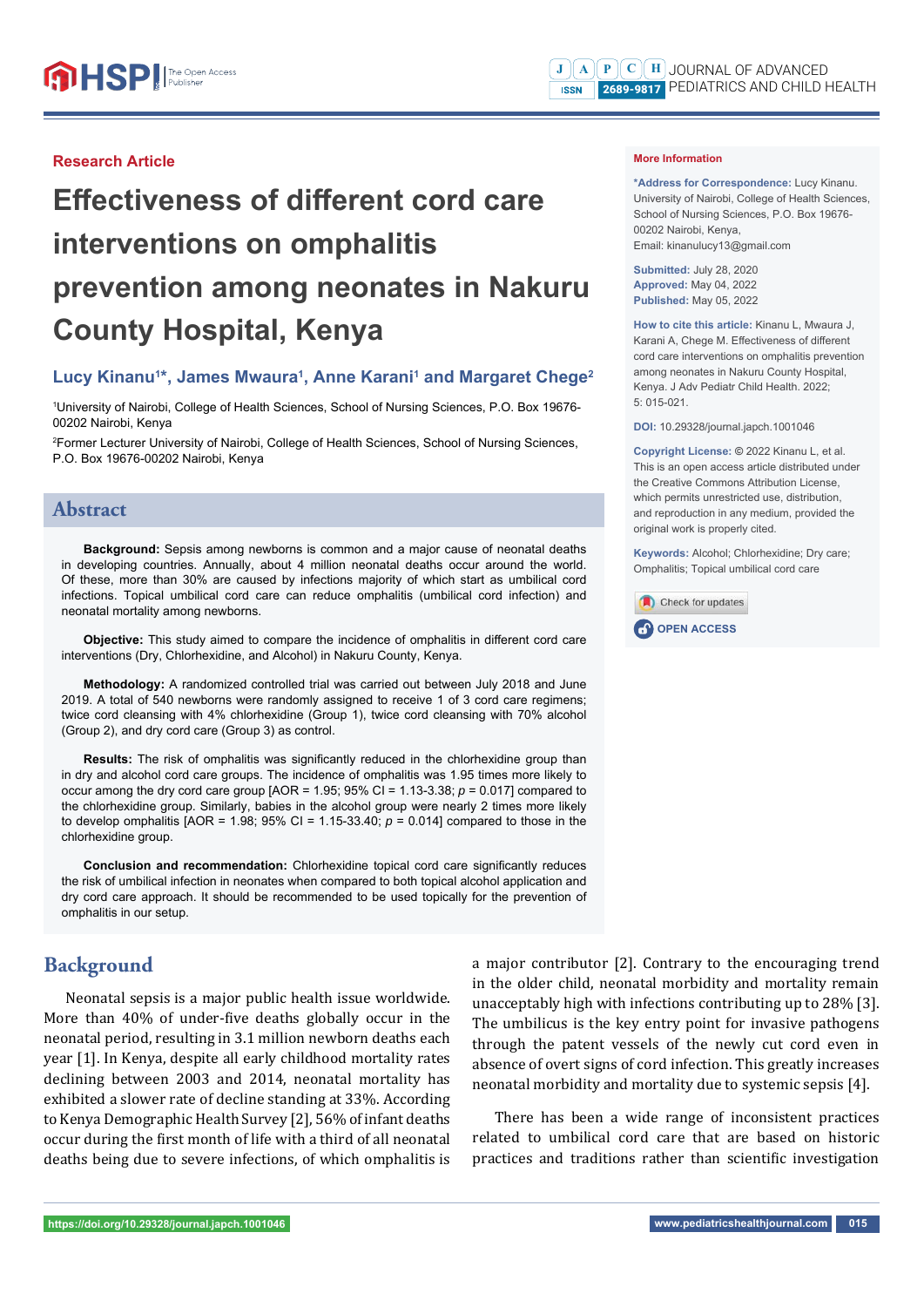

and justification. Umbilical cord care plays a pivotal role in preventing it from being a culture medium for pathogenic microorganisms [5]. While there have been efforts to improve umbilical cord hygiene by advocating "dry cord care," these efforts have not always had the intended effect because, without specifically recommended products, mothers globally resort to a variety of application substances like cooking oils, ash, breast milk, saliva, and even cow dung [5]. Despite Chlorhexidine 4% being included by WHO in the list of essential antiseptics of umbilical cord care following studies from Pakistan [6], we are unaware of any study from Kenya on the effectiveness of different cord care methods in the prevention of omphalitis. Although clinical guidelines recommend dry cord care in hospital setups, anecdotal evidence and experience suggest that health care providers vary in their practice, some, use alcohol, methylated spirit, or povidone-iodine to clean the cord [7]. WHO [4] indicated that most infections with hospital-acquired bacteria occur after discharge from the hospital, and recommended evaluation of regimens for umbilical disinfection be done prospectively following up the infants after discharge, which this study undertook.

# **Methodology**

## **Setting**

The study was conducted in Nakuru County Hospital, a level 5 hospital situated in Nakuru town of Kenya. This is a teaching referral hospital whose labor ward has twelve beds for the first stage of labor and eight delivery couches. It averages one thousand spontaneous vertex deliveries (SVD) and three hundred cesarean sections monthly. KDHS [2] indicated it as having the highest sepsis-related early neonatal mortality rate of 36% in the country.

## **Study design and participants**

This was a randomized controlled trial involving 540 healthy term SVD newborns (38-42 weeks gestation). The newborns were recruited within twelve hours of delivery, were free of congenital anomalies, weighed 2500 to 4000 grams, and had an Apgar score of at least 8 at the first minute. Additionally, they had nothing applied to the umbilical cord stump, were roomed in with their mothers, and had breastfed within one hour. Excluded were neonates requiring immediate transfer to the neonatal intensive care unit (NICU), those born outside the hospital, and those on any form of medication, born of mothers referred from other hospitals with labor complications or other medical conditions.

## **Randomization and sampling**

Eligible babies were randomized into one of three groups subjected to either 4.0% chlorhexidine or 70% alcohol for test groups or into the dry cord care group serving as control. Block randomization was used to minimize imbalance in the differences inward staff shifts and also equalize numbers in the

different care groups. All babies born from 6 pm to 6 am were thus entered into one block and vice versa, and their parents gave informed consent for participation. Mothers randomly picked shuffled color-coded cards (NBI (Chlorhexidine), MSA (Alcohol), and KSM (dry care) that allocated neonates into the three study groups.

### **Intervention**

Chlorhexidine and alcohol solution was applied to the cord as soon as possible up to within 12 hours of birth and then repeat application twice daily for up to 7 days. Thus, groups 1 and 2 were assigned to twelve hourly applications of 4% Chlorhexidine and 70% alcohol respectively. In the control, the group cord was only cleaned and dried as recommended by WHO. In case of soiling, the cord was wiped with sterile cotton wool balls that had been soaked in boiled-cooled water. For test groups, after proper handwashing with soap and water, three sterile cotton balls soaked with either chlorhexidine or alcohol solution were used to gently cleanse the umbilical cord stump from the top down and up to a 5mm radius of the surrounding skin. The first application was demonstrated by the investigator in the hospital and was done twice daily by caretakers at home following discharge, up to the  $7<sup>th</sup>$ day. Sufficient sterile cotton wool balls and chlorhexidine/ alcohol solution were freely supplied. Caregivers in all groups received educational messages as per their cluster and were advised on follow-up during the entire neonatal period.

## **Data collection procedure**

Data on demographics, socio-economic factors, obstetric factors, and cord care practices were collected from the care-taker using a structured questionnaire in Kobo-Collect software.

Umbilical cord Swabs were taken by a trained laboratory technologist from the base of the umbilical cord within twelve hours of delivery and on the seventh day after intervention. The specimens were collected by a dry sterile swab soaked in Amies transport medium (Oxiod, England), labeled with the baby's code name and delivery date. Swabs were thereafter transported in Stuart's medium (Merck - Germany) and sent to the bacteriology laboratory within one hour of collection. All specimens were cultured in the blood agar and MacConkey agar plates (Merck Germany) and incubated for 24-48 hours at 37 °C. Baseline swabs, collected from each baby before the commencement of interventions, were monitored for bacterial growth in the first 24 hours after collection. Those showing infections were reviewed by a clinician, started on treatment, and excluded from the study.

New-borns of all 3 groups were followed up on days 3, 14, 21, and 28 for any signs of umbilical cord infection and features of sepsis during the total neonatal period. On day seven all the neonates were brought back to the facility for a follow-up umbilical cord swab. Mothers were oriented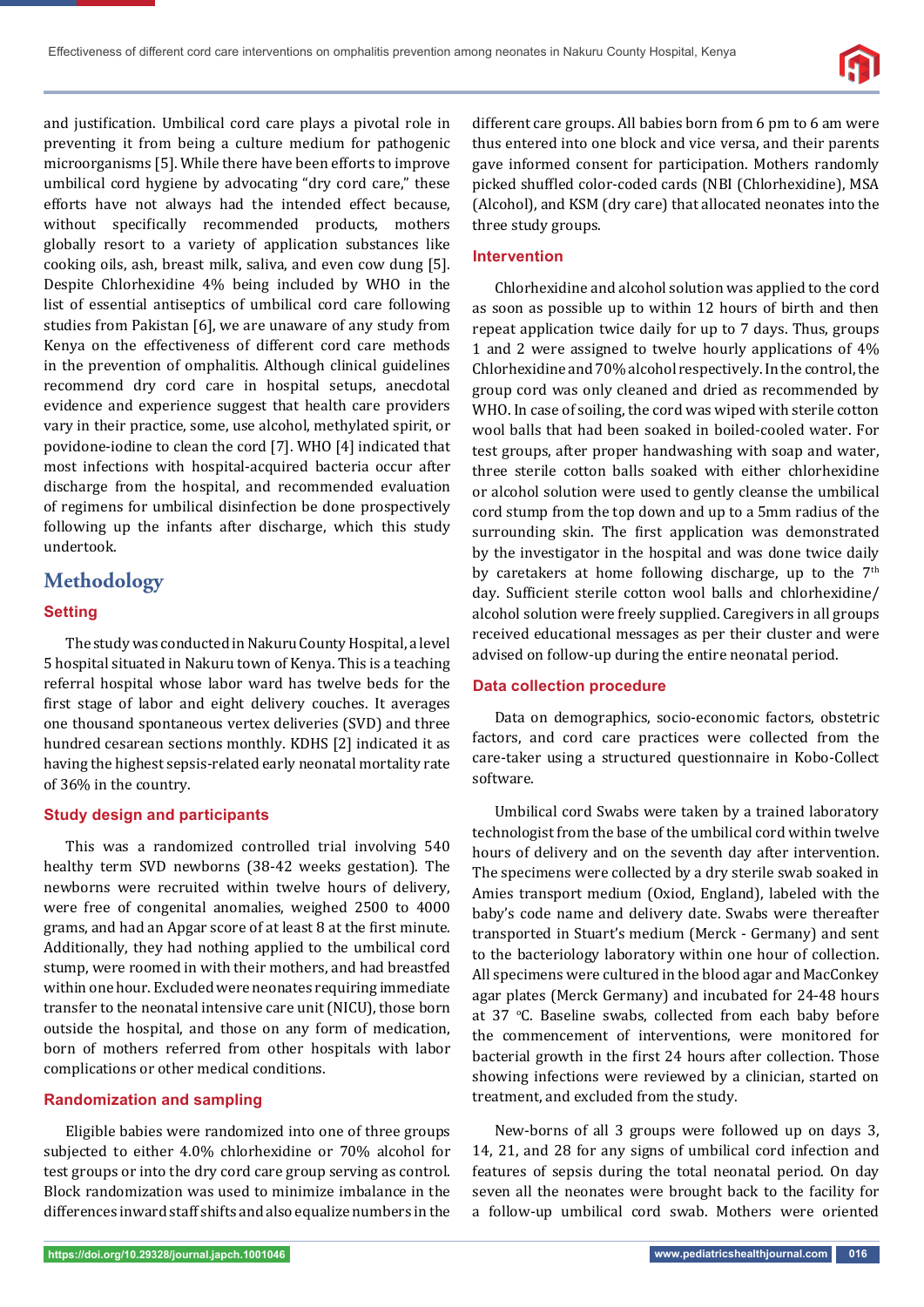

about the signs of umbilical infection during their hospital stay and reported to the researcher if any of the signs were noticed. Researcher communicated with the parents or other family members over a shared mobile phone number on the assigned date. If any signs of cord infection were observed by the parents or other family members, parents were requested to return their babies immediately to the hospital for further investigations and/or treatment.

## **Outcome measurement**

In this study, omphalitis was defined as the presence of Potentially Pathogenic Bacterial culture in the umbilical cord swab within 24 hours and /or on the follow up on the seventh day showing single isolates or predominantly single isolates with or without any physical signs on the skin-because there can never be physical signs on the skin WITHOUT the presence of the pathogenic bacteria. When omphalitis was present from the swab either at birth or follow-up, the caretaker was contacted by the researcher to bring the baby back for treatment in the hospital.

#### **Quality control**

To ensure data quality, research assistants were all qualified professionals though not working in the facility to prevent bias. The solutions used were all handled privately by the principal investigator and handed over to the research assistants bearing the cluster code to ensure double-blinding of both the clients and the research assistants.

#### **Data analysis**

Data in Kobo Collect of the 485 participants completing the study were entered into Microsoft Excel and transported into Statistical Package for Social Sciences (SPSS) version 22 for analysis. Descriptive statistics using frequency and proportions were computed to describe the basic attributes of the respondents as well as the occurrence of omphalitis. The Chi-square test was used to determine whether there was a difference among the different groups regarding the basic characteristics. The effectiveness of the regimens was determined using multiple logistic regression by considering the variables revealing significant differences at  $p < 0.05$ during the descriptive comparison analysis.

#### **Ethical considerations**

The study was approved by the Institutional Review Board and permission was granted by both Nakuru county and the facility administration. Informed consent was obtained from the parents of the neonates. All participants who developed omphalitis or needed treatment were all referred to pediatricians stationed within the facility and treated.

## **Results**

Socio-demographic characteristics of the mothers and new-born babies.

A total of 485 participants completed the trial thus: chlorhexidine ( $n = 165$ ), alcohol ( $n = 157$ ), and dry cord care (*n* = 163). Most mothers were aged 19-24 years (41.6%), were married (77.9%), had secondary education (55.1%), and were Christians (95.3%). Thirty-one percent (30.7%) of households had one child while 6.2% of households had five or more children. The distribution of the socio-demographic characteristics is given in Table 1 and all variables were statistically insignificant.

The neonates had a comparable Male (48.2%) to Female (51.8%) gender ratio (1:1). The highest proportion of neonates had birth weight ranging between 3.01 – 3.50 kgs  $(49.3\%)$ , had > 8 Apgar score in the first one minute  $(70.3\%)$ , and initiated breastfeeding in less than 1 hour (99.4%). There was no significant difference in the distribution of newborn characteristics in the various intervention groups (*p* > 0.05).

The distribution of the socio-economic factors among the mothers is presented in Table 2. Fifty-four percent (53.6%) of mothers had no formal education, 91% earned Kshs ≥ 15,000, 82.5% rented houses they lived in and 77.9% used piped water and 61.6% had pit latrines.

#### **Obstetric characteristics of the mothers**

Table 3 presents the obstetric characteristics of the mothers by intervention groups. Most mothers visited public facilities (86.4%), had  $\geq$  four ANC visits (56.7%), had 37-38 gestational weeks (43.1%), labored for 11–14 hours (35.9%) with three hours duration of membrane rupture (43.5%) and clear liquor (99.6%). Almost all (99.8%) had SVD deliveries 88% were HIV negative. There was no significant difference in the distribution of obstetric factors in the various intervention groups (*p* > 0.05).

#### **Umbilical cord care practices**

The majority of the mothers washed their hands after visiting the toilet (89.5%) and changing the baby (96.3%). Mothers who washed their hands when eating were 30.9% and 40.6% did when cooking. Eighty-eight percent of mothers used a basin while washing hands whereas 56.6% cleaned the umbilical cord with antiseptics. The majority (86.6%) applied baby diapers folded backward and roomed in with the baby (93.2%). This is presented in Table 4.

## **Incidence and common bacterial infections for omphalitis in the different cord care interventions**

The overall incidence of omphalitis was 23.1% and this varied significantly in the different intervention groups  $(p = 0.023)$ . Incidence was higher among the dry cord care group (27.0%) and alcohol group (26.8%) compared to the chlorhexidine group (15.8%). Among infected neonates, the common bacteria were *Escherichia Coli* (36.6%) and Staphylococcus Aureus (32.1%). The prevalent bacterial infection in the chlorhexidine group was *Escherichia Coli*  (46.2%) followed by Staphylococcus Aureus (26.9%). A similar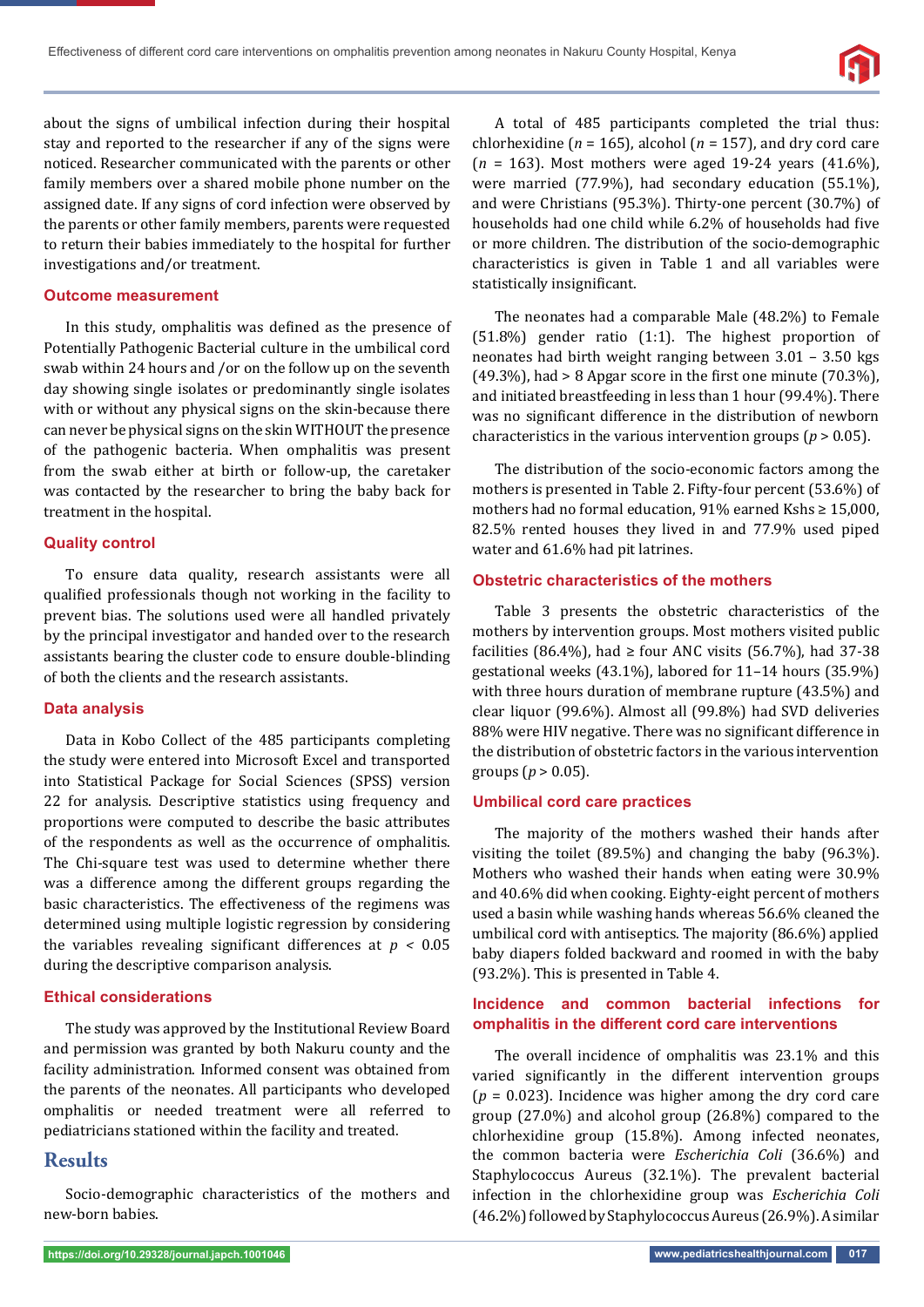

| Table 1: Socio-demographic characteristics of the mothers and new-born babies. |                    |      |                           |      |                      |               |                            |      |  |
|--------------------------------------------------------------------------------|--------------------|------|---------------------------|------|----------------------|---------------|----------------------------|------|--|
|                                                                                | Total, $(N = 485)$ |      | Chlorhexidine group (165) |      | Alcohol group, (157) |               | Dry cord care group, (163) |      |  |
| <b>Variables</b>                                                               | $\mathbf{n}$       | %    | $\mathbf N$               | $\%$ | $\mathbf{n}$         | $\frac{9}{6}$ | $\mathbf N$                | $\%$ |  |
| Age in years                                                                   |                    |      |                           |      |                      |               |                            |      |  |
| 19-24                                                                          | 202                | 41.6 | 67                        | 40.6 | 72                   | 45.9          | 63                         | 38.7 |  |
| 25-29                                                                          | 141                | 29.1 | 59                        | 35.8 | 41                   | 26.1          | 41                         | 25.2 |  |
| 30-34                                                                          | 97                 | 20   | 27                        | 16.4 | 31                   | 19.7          | 39                         | 23.9 |  |
| 35 and above                                                                   | 45                 | 9.3  | 12                        | 7.3  | 13                   | 8.3           | 20                         | 12.3 |  |
| <b>Marital Status</b>                                                          |                    |      |                           |      |                      |               |                            |      |  |
| Married                                                                        | 378                | 77.9 | 127                       | 77   | 124                  | 79            | 127                        | 77.9 |  |
| Single/divorced                                                                | 107                | 22.1 | 38                        | 23   | 33                   | 21            | 36                         | 22.1 |  |
| <b>Level of Education</b>                                                      |                    |      |                           |      |                      |               |                            |      |  |
| Primary                                                                        | 142                | 29.3 | 47                        | 28.5 | 50                   | 31.8          | 45                         | 27.6 |  |
| Secondary                                                                      | 267                | 55.1 | 94                        | 57   | 82                   | 52.2          | 91                         | 55.8 |  |
| College                                                                        | 76                 | 15.7 | 24                        | 14.5 | 25                   | 15.9          | 27                         | 16.6 |  |
| Religion                                                                       |                    |      |                           |      |                      |               |                            |      |  |
| Christian                                                                      | 462                | 95.3 | 156                       | 94.5 | 151                  | 96.2          | 155                        | 95.1 |  |
| Muslim                                                                         | 23                 | 4.7  | 9                         | 5.5  | 6                    | 3.8           | 8                          | 4.9  |  |
| Number of children                                                             |                    |      |                           |      |                      |               |                            |      |  |
| One                                                                            | 149                | 30.7 | 44                        | 26.7 | 54                   | 34.4          | 51                         | 31.3 |  |
| Two                                                                            | 130                | 26.8 | 45                        | 27.3 | 31                   | 19.7          | 54                         | 33.1 |  |
| Three                                                                          | 138                | 28.5 | 58                        | 35.2 | 48                   | 30.6          | 32                         | 19.6 |  |
| Four                                                                           | 38                 | 7.8  | $\overline{7}$            | 4.2  | 14                   | 8.9           | 17                         | 10.4 |  |
| Five and above                                                                 | 30                 | 6.2  | 11                        | 6.7  | 10                   | 6.4           | 9                          | 5.5  |  |
| Gender                                                                         |                    |      |                           |      |                      |               |                            |      |  |
| Male                                                                           | 234                | 48.2 | 80                        | 48.5 | 76                   | 48.4          | 78                         | 47.9 |  |
| Female                                                                         | 251                | 51.8 | 85                        | 51.5 | 81                   | 51.6          | 85                         | 52.1 |  |
| <b>Birth weight</b>                                                            |                    |      |                           |      |                      |               |                            |      |  |
| 2.50-3.00 Kgs                                                                  | 130                | 26.8 | 41                        | 24.8 | 33                   | 21            | 56                         | 34.4 |  |
| 3.01-3.50 Kgs                                                                  | 239                | 49.3 | 84                        | 50.9 | 83                   | 52.9          | 72                         | 44.2 |  |
| 3.51-4.00 Kgs                                                                  | 116                | 23.9 | 40                        | 24.2 | 41                   | 26.1          | 35                         | 21.5 |  |
| APGAR score in the first one minute                                            |                    |      |                           |      |                      |               |                            |      |  |
| 8                                                                              | 138                | 28.5 | 38                        | 20   | 46                   | 29.3          | 54                         | 33.1 |  |
| 9                                                                              | 341                | 70.3 | 125                       | 80   | 109                  | 69.4          | 107                        | 65.6 |  |
| 10                                                                             | 6                  | 1.2  | 2                         | 1.2  | $\overline{2}$       | 1.2           | $\overline{2}$             | 1.2  |  |
| Initiation of breastfeeding                                                    |                    |      |                           |      |                      |               |                            |      |  |
| $<$ 1 hour                                                                     | 482                | 99.4 | 163                       | 98.8 | 156                  | 99.4          | 163                        | 100  |  |
| > 1 hour                                                                       | 3                  | 0.6  | $\overline{2}$            | 1.2  | $\mathbf{1}$         | 0.6           | 0                          | 0    |  |
| Significant at $p < 0.05$ bolded                                               |                    |      |                           |      |                      |               |                            |      |  |

#### **Table 2:** Socio-economic characteristics of the mothers.

| <b>Variables</b>                                   | Total, $(N = 485)$ |      | chlorhexidine group<br>(165) |               | Alcohol group,<br>(157) |      | Dry cord care<br>group, (163) |      | $x^2$ vale | df             | $p$ - value* |
|----------------------------------------------------|--------------------|------|------------------------------|---------------|-------------------------|------|-------------------------------|------|------------|----------------|--------------|
|                                                    | $\mathbf n$        | %    | N                            | $\frac{9}{6}$ | $\mathbf{n}$            | $\%$ | $\mathbf{n}$                  | $\%$ |            |                |              |
| <b>Occupation</b>                                  |                    |      |                              |               |                         |      |                               |      |            |                |              |
| Permanent employment                               | 37                 | 7.6  | 13                           | 7.9           | 11                      | 7.0  | 13                            | 8.0  | 3.61       | $\overline{4}$ | 0.462        |
| Self/causal employment                             | 188                | 38.8 | 55                           | 33.3          | 68                      | 43.3 | 65                            | 39.9 |            |                |              |
| Not employed                                       | 260                | 53.6 | 97                           | 58.8          | 78                      | 49.7 | 85                            | 52.1 |            |                |              |
| Monthly income in Ksh.                             |                    |      |                              |               |                         |      |                               |      |            |                |              |
| 15,000 and less                                    | 439                | 90.5 | 152                          | 92.1          | 144                     | 91.7 | 143                           | 87.7 | 3.78       | $\overline{4}$ | 0.437        |
| 20.000                                             | 13                 | 2.7  | $\overline{4}$               | 2.4           | 2                       | 1.3  | $\overline{7}$                | 4.3  |            |                |              |
| 30,000 and above                                   | 33                 | 6.8  | 9                            | 5.5           | 11                      | 7.0  | 13                            | 8.0  |            |                |              |
| Nature of the house                                |                    |      |                              |               |                         |      |                               |      |            |                |              |
| Permanent                                          | 322                | 66.4 | 104                          | 63.0          | 108                     | 68.8 | 110                           | 67.5 | 1.61       | $\overline{4}$ | 0.808        |
| Semi-permanent                                     | 112                | 23.1 | 43                           | 26.1          | 34                      | 21.7 | 35                            | 21.5 |            |                |              |
| Temporary                                          | 51                 | 10.5 | 18                           | 10.9          | 15                      | 9.6  | 18                            | 11.0 |            |                |              |
| <b>House ownership</b>                             |                    |      |                              |               |                         |      |                               |      |            |                |              |
| Self-owned                                         | 85                 | 17.5 | 30                           | 18.2          | 27                      | 17.2 | 28                            | 17.2 | 0.07       | $\overline{2}$ | 0.963        |
| Rented                                             | 400                | 82.5 | 135                          | 81.8          | 130                     | 82.8 | 135                           | 82.8 |            |                |              |
| Source of water                                    |                    |      |                              |               |                         |      |                               |      |            |                |              |
| Piped                                              | 378                | 77.9 | 133                          | 80.6          | 121                     | 77.1 | 124                           | 76.1 | 1.16       | $\overline{4}$ | 0.885        |
| <b>Buying</b>                                      | 48                 | 9.9  | 15                           | 9.1           | 16                      | 10.2 | 17                            | 10.4 |            |                |              |
| Others (rain water and bore hole)                  | 59                 | 12.2 | 17                           | 10.3          | 20                      | 12.7 | 22                            | 13.5 |            |                |              |
| Type of toilet                                     |                    |      |                              |               |                         |      |                               |      |            |                |              |
| Flash                                              | 186                | 38.4 | 70                           | 42.4          | 53                      | 33.8 | 63                            | 38.7 | 2.57       | $\overline{2}$ | 0.277        |
| Pit                                                | 299                | 61.6 | 95                           | 57.6          | 104                     | 66.2 | 100                           | 61.3 |            |                |              |
| $Cianification to A \wedge \wedge E hold \wedge A$ |                    |      |                              |               |                         |      |                               |      |            |                |              |

\* Significant at  $p < 0.05$  bolded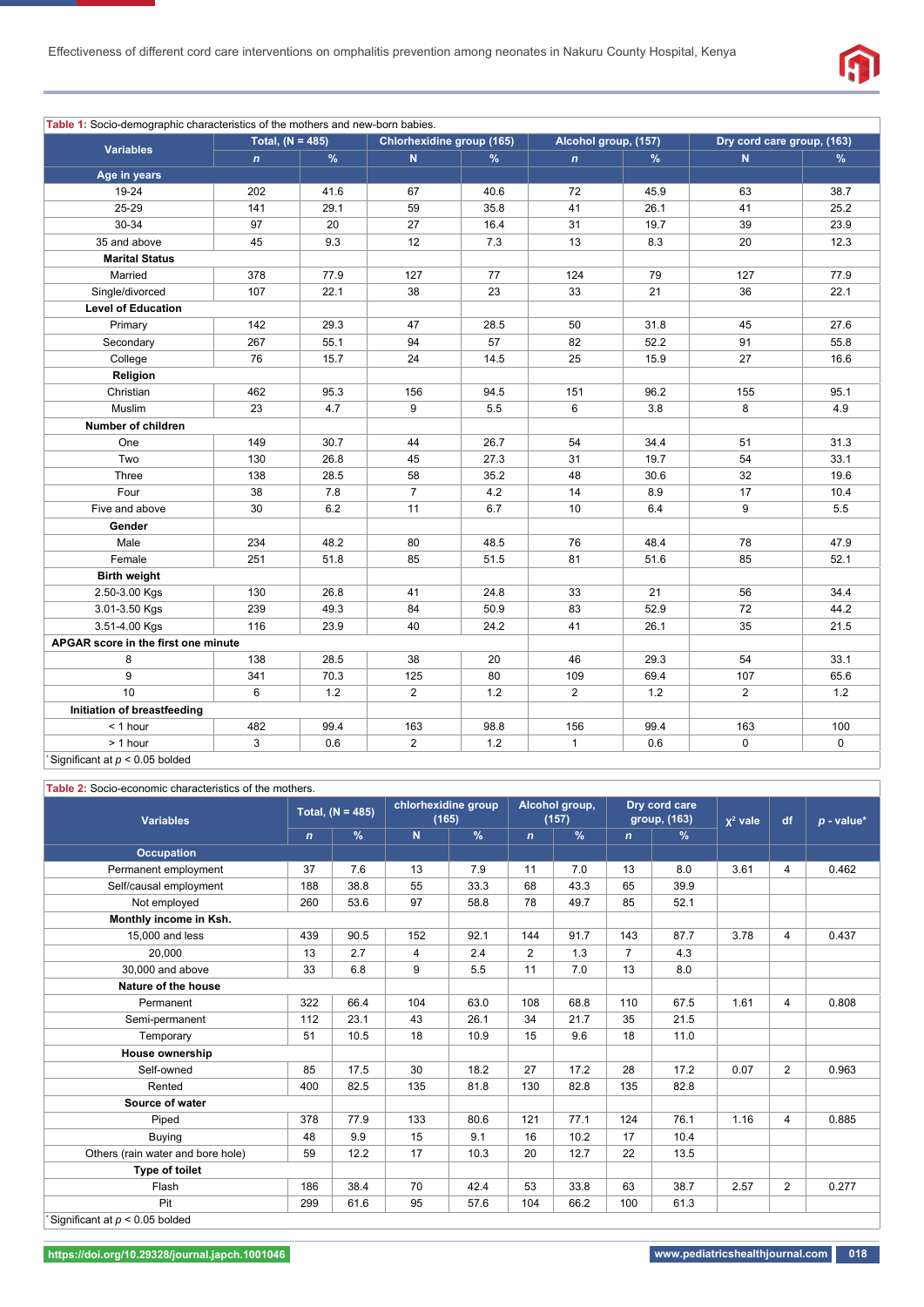

#### **Table 3:** Obstetric characteristics of the mothers. **Variables Total, (N = 485) chlorhexidine group (165) Alcohol group, (157) Dry cord care group,**   $\chi^2$  value df  $p$  - value\* *n* **%** *n* **%N %** *n* **% Place of ANC attendance** Public facility 419 86.4 144 87.3 134 85.4 141 86.5 0.26 2 0.880 Private facility | 66 | 13.6 | 21 | 12.7 | 23 | 14.6 | 22 | 13.5 | | |  **Number of ANC visits** Once 15 3.1 3 1.8 5 3.2 7 4.3 9.88 6 0.130 Twice 55 11.3 20 12.1 24 15.3 11 6.7 Thrice 140 28.9 55 33.3 39 24.8 46 28.2 ... Four times and above 275 56.7 87 52.7 89 56.7 99 60.7  **Gestation during delivery** 37 to 38 weeks | 209 | 43.1 | 66 | 40.0 | 67 | 42.7 | 76 | 46.6 | 2.91 | 4 | 0.574 39 to 40 weeks 206 42.5 72 43.6 65 41.4 69 42.3 41 to 42 weeks 70 14.4 27 16.4 25 15.9 18 11.0  **Duration of labor in hours**  $< 8$  44 9.1 15 9.1 15 9.6 14 8.6 1.51 6 0.959 8-10 | 117 | 24.1 | 36 | 21.8 | 42 | 26.8 | 39 | 23.9 | | | | | 11-14 | 174 | 35.9 | 62 | 37.6 | 55 | 35.0 | 57 | 35.0 | | | | 15 and above 150 30.9 52 31.5 45 28.7 53 32.5  **Duration of membrane rupture** One hour 79 16.3 23 13.9 35 22.3 21 12.9 10.87 6 0.093 Two hours 171 35.3 59 35.8 46 29.3 66 40.5 Three hours | 211 | 43.5 | 75 | 45.5 | 65 | 41.4 | 71 | 43.6 | | | Four hours | 24 | 4.9 | 8 | 4.8 | 11 | 7.0 | 5 | 3.1 | | |  **Nature of liquor** Clear 483 99.6 164 99.4 157 100.0 162 99.4 0.96 2 0.618 Meconium 2 0.4 1 0.6 0.0 1 0.6  **Mode of delivery** SVD 484 99.8 164 99.4 157 100.0 163 100.0 1.94 2 0.378 Caesarian | 1 | 0.2 | 1 | 0.6 | 0 | 0.0 | 0 | 0.0 | 0.0 | 1 | |  **Maternal HIV status** Negative 427 88.0 151 91.5 137 87.3 139 85.3 3.17 2 0.205 Positive | 58 | 12.0 | 14 | 8.5 | 20 | 12.7 | 24 | 14.7 | Significant at  $p < 0.05$ .

| Table 4: Umbilical cord care practices.                     |                    |      |                                  |               |                      |               |              |                           |             |                |            |
|-------------------------------------------------------------|--------------------|------|----------------------------------|---------------|----------------------|---------------|--------------|---------------------------|-------------|----------------|------------|
| <b>Variables</b>                                            | Total, $(N = 485)$ |      | <b>Chlorhexidine group (165)</b> |               | Alcohol group, (157) |               |              | Dry cordcare group, (163) |             |                |            |
|                                                             | $\mathbf n$        | $\%$ | $\overline{p}$                   | $\frac{9}{6}$ | N.                   | $\frac{9}{6}$ | $\mathbf{n}$ | $\frac{9}{6}$             | $x^2$ value | <b>df</b>      | $p$ value* |
| Washing hands after visiting the toilet                     |                    |      |                                  |               |                      |               |              |                           |             |                |            |
| <b>No</b>                                                   | 51                 | 10.5 | 17                               | 10.3          | 20                   | 12.7          | 14           | 8.6                       | 1.48        | $\overline{2}$ | 0.478      |
| Yes                                                         | 434                | 89.5 | 148                              | 89.7          | 137                  | 87.3          | 149          | 91.4                      |             |                |            |
| Washing hands after changing the baby                       |                    |      |                                  |               |                      |               |              |                           |             |                |            |
| <b>No</b>                                                   | 18                 | 3.7  | 6                                | 3.6           | 9                    | 5.7           | 3            | 1.8                       | 3.39        | $\overline{2}$ | 0.183      |
| Yes                                                         | 467                | 96.3 | 159                              | 96.4          | 148                  | 94.3          | 160          | 98.2                      |             |                |            |
| Washing hands when eating                                   |                    |      |                                  |               |                      |               |              |                           |             |                |            |
| <b>No</b>                                                   | 335                | 69.1 | 115                              | 69.7          | 107                  | 68.2          | 113          | 69.3                      | 0.10        | $\overline{2}$ | 0.953      |
| Yes                                                         | 150                | 30.9 | 50                               | 30.3          | 50                   | 31.8          | 50           | 30.7                      |             |                |            |
| Washing hands when cooking                                  |                    |      |                                  |               |                      |               |              |                           |             |                |            |
| <b>No</b>                                                   | 288                | 59.4 | 102                              | 61.8          | 88                   | 56.1          | 98           | 60.1                      | 1.17        | $\overline{2}$ | 0.558      |
| Yes                                                         | 197                | 40.6 | 63                               | 38.2          | 69                   | 43.9          | 65           | 39.9                      |             |                |            |
| Methods/ways of washing hands                               |                    |      |                                  |               |                      |               |              |                           |             |                |            |
| On a basin                                                  | 428                | 88.2 | 148                              | 89.7          | 134                  | 85.4          | 146          | 89.6                      | 8.60        | $\overline{4}$ | 0.072      |
| On basin and tap                                            | 35                 | 7.2  | 14                               | 8.5           | 10                   | 6.4           | 11           | 6.7                       |             |                |            |
| Tap                                                         | 22                 | 4.5  | 3                                | 1.8           | 13                   | 8.3           | 6            | 3.7                       |             |                |            |
| How to clean the umbilical cord                             |                    |      |                                  |               |                      |               |              |                           |             |                |            |
| Clean with antiseptic                                       | 274                | 56.6 | 136                              | 82.4          | 126                  | 80.8          | 12           | 7.4                       | 247.62      | 6              | < 0.001    |
| Clean with boiled water                                     | 63                 | 13.0 | $\overline{4}$                   | 2.4           | 11                   | 7.1           | 48           | 29.4                      |             |                |            |
| Clean with wet/dry cloth                                    | 147                | 30.3 | 25                               | 15.2          | 19                   | 12.1          | 93           | 57.1                      |             |                |            |
| Application of diaper folded backward on the baby (observe) |                    |      |                                  |               |                      |               |              |                           |             |                |            |
| Yes                                                         | 420                | 86.6 | 143                              | 86.7          | 143                  | 91.1          | 134          | 82.2                      | 5.43        | $\overline{2}$ | 0.066      |
| <b>No</b>                                                   | 65                 | 13.4 | 22                               | 13.3          | 14                   | 8.9           | 29           | 17.8                      |             |                |            |
| Always staying the in the same room                         |                    |      |                                  |               |                      |               |              |                           |             |                |            |
| Yes                                                         | 452                | 93.2 | 149                              | 90.3          | 149                  | 94.9          | 154          | 94.5                      | 3.32        | $\overline{2}$ | 0.190      |
| <b>No</b>                                                   | 33                 | 6.8  | 16                               | 9.7           | 8                    | 5.1           | 9            | 5.5                       |             |                |            |
| Significant at $p < 0.05$ bolded.                           |                    |      |                                  |               |                      |               |              |                           |             |                |            |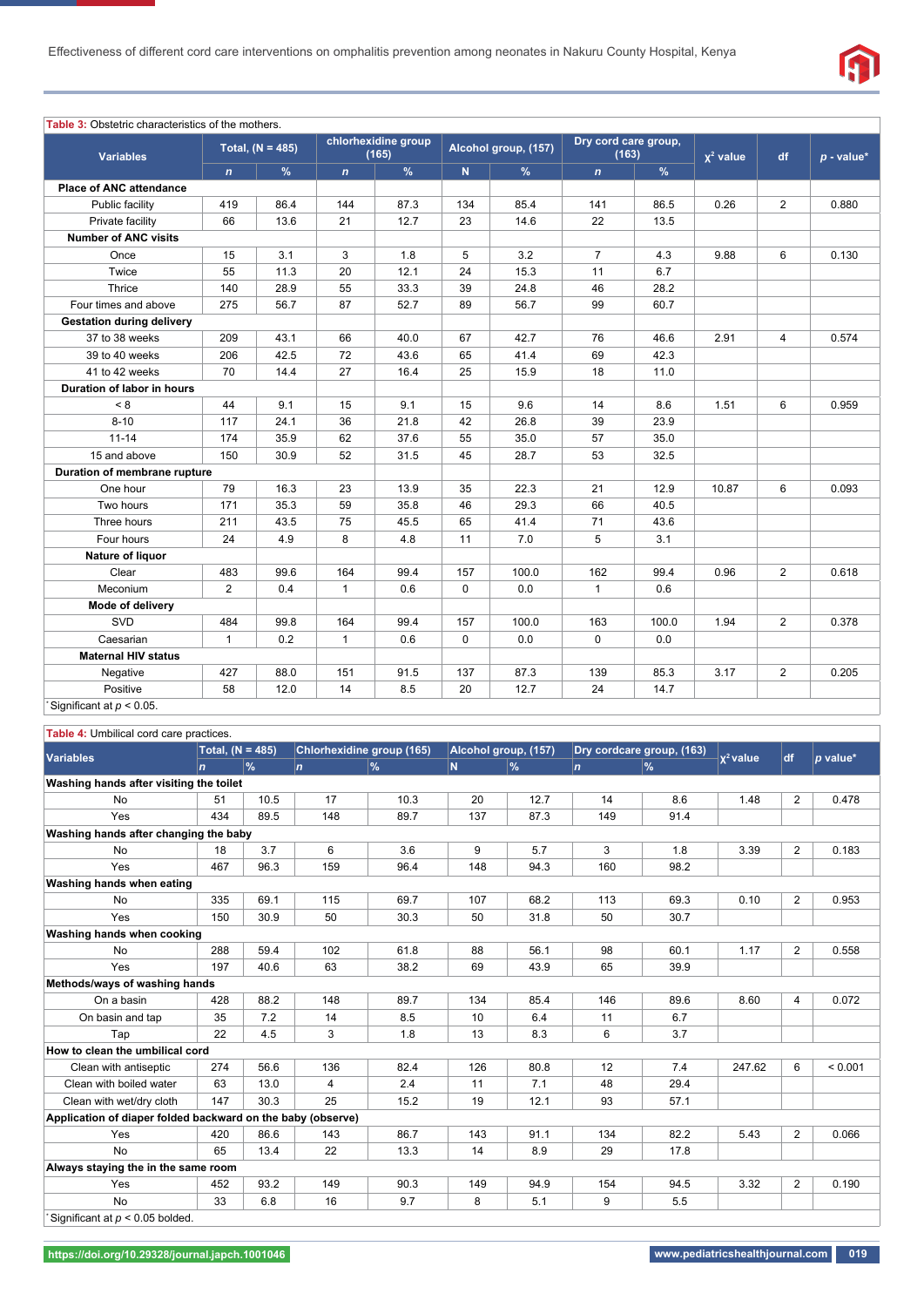

trend was observed in the dry cord care group; *Escherichia Coli* (43.2%) followed by Staphylococcus Aureus (38.6%). The prevalence of all the bacteria was relatively comparable in the Alcohol group, ranging from 23.8% to 28.6% as indicated in Table 5.

# **Effectiveness of chlorhexidine topical cord application on omphalitis prevention among neonates**

Babies in the dry cord care and alcohol group had a higher risk of omphalitis when compared to the chlorhexidine group. The incidence of omphalitis was 1.95 times more likely to occur among the dry cord care group  $[AOR = 1.95; 95\% CI =$ 1.13-3.38;  $p = 0.017$  compared to the chlorhexidine group. Similarly, babies in the alcohol group were nearly 2 times more at risk of developing omphalitis  $[AOR = 1.98; 95\% CI =$ 1.15-33.40;  $p = 0.014$ ] than those babies in the chlorhexidine group. This is typified in Table 6.

# **Discussion**

Current study findings show that the socio-demographic, socio-economic, or obstetric characteristics of the mothers of studied neonates do not influence the effectiveness of the cord care practices care-takers to apply. There were no demonstrable differences in the outcomes based on the different socio and obstetric classes of mothers belonged to. This further shows that the randomization and blinding employed eliminated potential bias of the results from this study.

In this study, babies in the dry cord care had a higher risk of omphalitis. The incidence of omphalitis was almost twice more likely to occur among the dry cord care group compared to the chlorhexidine group. Several studies from both community and facility settings have similar findings. We demonstrate that Chlorhexidine is superior to the use of alcohol or dry cord care in the management of the cord among neonates. Gelano, et al. [8] in a pooled result of metaanalysis in a low-resource community setting with a high burden of Neonatal Mortality Rates (NMR) equally showed that chlorhexidine cord application reduces neonatal sepsis by 32% as compared to dry cord care and even stressed the importance of including it in the essential newborn care package in developing countries. This is in line with our current findings. Similarly, Roba, et al. [9] in their comparison and harmonization of findings from South Asia, Europe, and Sub-Saharan Africa found that there was a 21% reduction in Omphalitis and neonatal mortality among neonates whose cords were managed on 4% chlorhexidine application.

Other studies have also shown chlorhexidine as superior to other approaches to neonatal cord care in different setups. Mullany, et al. [10], studying babies born in low-level public facilities in Bangladesh, identified chlorhexidine intervention as useful in the reduction of omphalitis and mortality. This was also consistent with [11,12] findings which were in agreement with the effectiveness of chlorhexidine in the prevention of infection in community-based studies in Bangladesh. Our

| Table 5: Incidence and common bacterial infections for omphalitis in the different cord care interventions. |                    |               |                              |               |                      |               |                               |      |             |                |              |
|-------------------------------------------------------------------------------------------------------------|--------------------|---------------|------------------------------|---------------|----------------------|---------------|-------------------------------|------|-------------|----------------|--------------|
| <b>Variables</b>                                                                                            | Total, $(N = 485)$ |               | Chlorhexidine group<br>(165) |               | Alcohol group, (157) |               | Dry cord care group,<br>(163) |      | $x^2$ value | df             | $p$ - value* |
|                                                                                                             | $\mathbf n$        | $\frac{1}{2}$ | N                            | $\frac{9}{6}$ | N                    | $\frac{9}{6}$ | N                             | $\%$ |             |                |              |
| <b>Umbilical cord status</b>                                                                                |                    |               |                              |               |                      |               |                               |      |             |                |              |
| Infected                                                                                                    | 112                | 23.1          | 26                           | 15.8          | 42                   | 26.8          | 44                            | 27.0 | 7.579       | $\overline{2}$ | 0.023        |
| Not infected                                                                                                | 373                | 76.9          | 139                          | 84.2          | 115                  | 73.2          | 119                           | 73.0 |             |                |              |
| Type of bacteria                                                                                            |                    |               |                              |               |                      |               |                               |      |             |                |              |
| Staphylococcus Aureus                                                                                       | 36                 | 32.1          |                              | 26.9          | 12                   | 28.6          | 17                            | 38.6 | 12.206      | 6              | 0.058        |
| Escherichia Coli                                                                                            | 41                 | 36.6          | 12                           | 46.2          | 10                   | 23.8          | 19                            | 43.2 |             |                |              |
| <b>Proteus Species</b>                                                                                      | 21                 | 18.8          | 5                            | 19.2          | 10                   | 23.8          | 6                             | 13.6 |             |                |              |
| Klebsiella species                                                                                          | 14                 | 12.5          | 2                            | 7.7           | 10                   | 23.8          | 2                             | 4.5  |             |                |              |
| *Significant at $p < 0.05$ bolded.                                                                          |                    |               |                              |               |                      |               |                               |      |             |                |              |

**Table 6:** Effectiveness of chlorhexidine topical cord application on omphalitis prevention among neonates. **Variables AOR**<sup>ψ</sup> **95% CI** <sup>φ</sup> *p* **- value**\* **Lower Upper Full model Intervention model** Dry cord care 2.08 1.19 3.62 0.010 Alcohol group 2.24 1.08 4.67 0.031 Chlorohexidine group and a set of the Ref  **Application in case the umbilical cord is soiled** Clean with antiseptic  $1.09$   $0.56$   $2.11$   $0.800$ Clean with boiled water 1.09 1.09 1.09 0.55 2.15 0.801 Clean with wet/dry cloth Ref **Reduced model Intervention mode** Dry cord care 1.95 1.13 3.38 0.017 Alcohol group 1.98 1.98 1.15 3.40 0.014 Chlorohexidine group and a set of the Ref \*Significance at *p* < 0.05 bolded; <sup>ψ</sup> Adjusted odds ratio; <sup>φ</sup> 95% Confidence Interval